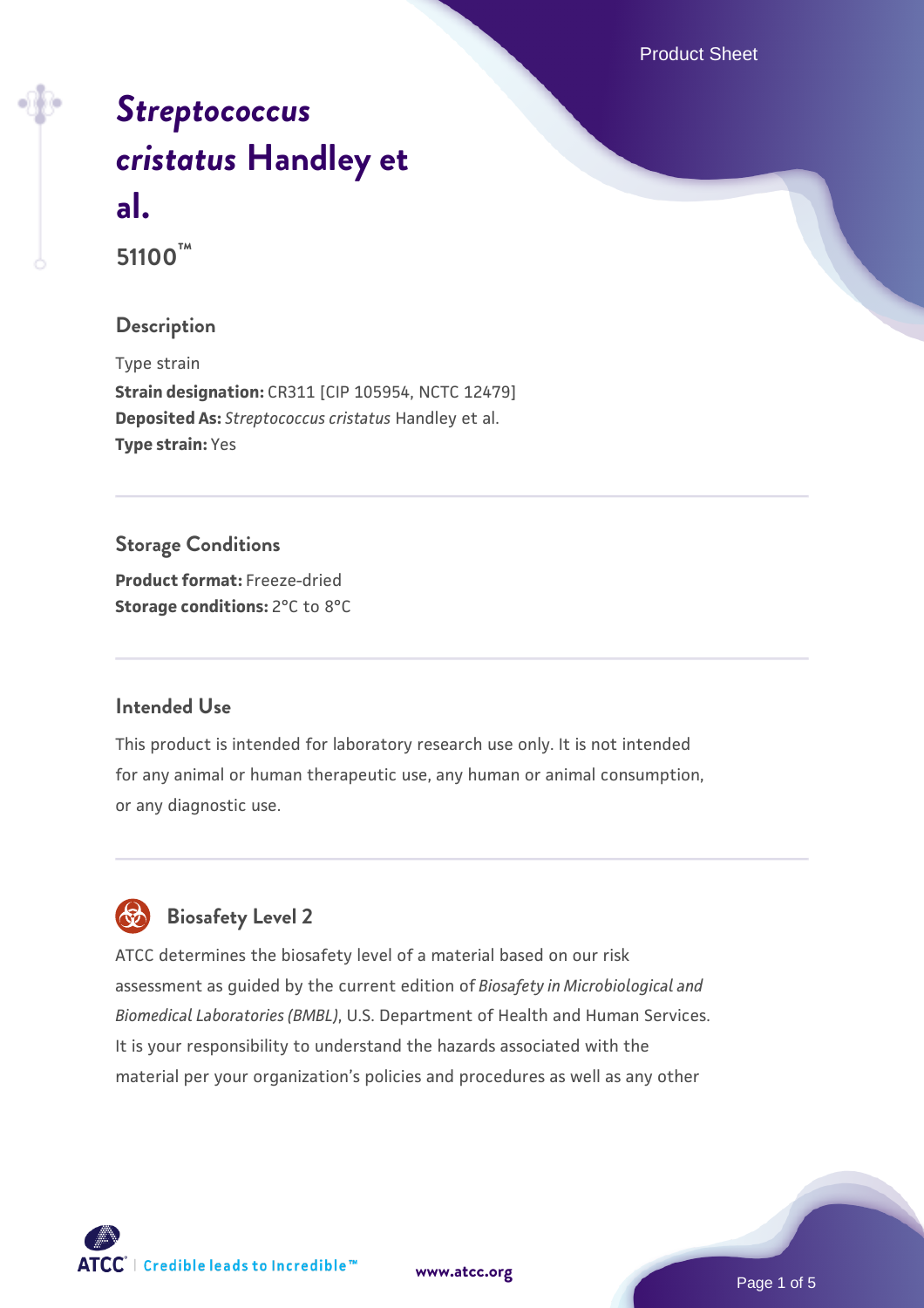applicable regulations as enforced by your local or national agencies.

ATCC highly recommends that appropriate personal protective equipment is always used when handling vials. For cultures that require storage in liquid nitrogen, it is important to note that some vials may leak when submersed in liquid nitrogen and will slowly fill with liquid nitrogen. Upon thawing, the conversion of the liquid nitrogen back to its gas phase may result in the vial exploding or blowing off its cap with dangerous force creating flying debris. Unless necessary, ATCC recommends that these cultures be stored in the vapor phase of liquid nitrogen rather than submersed in liquid nitrogen.

# **Certificate of Analysis**

For batch-specific test results, refer to the applicable certificate of analysis that can be found at www.atcc.org.

# **Growth Conditions**

**Medium:**  [ATCC Medium 44: Brain Heart Infusion Agar/Broth](https://www.atcc.org/-/media/product-assets/documents/microbial-media-formulations/4/4/atcc-medium-44.pdf?rev=ce06ac4e5438493b896cd46c7d875629) **Temperature:** 37°C **Atmosphere:** Aerobic

## **Handling Procedures**

- 1. Open vial according to enclosed instructions.
- 2. From a single tube of #44 broth (5 to 6 mL), withdraw approximately 0.5 to 1.0 mL with a Pasteur or 1.0 mL pipette and use to rehydrate the

 $\mathsf{ATCC}^{\dagger} \mid \mathsf{Credible}\$  leads to Incredible  $\mathsf{m}$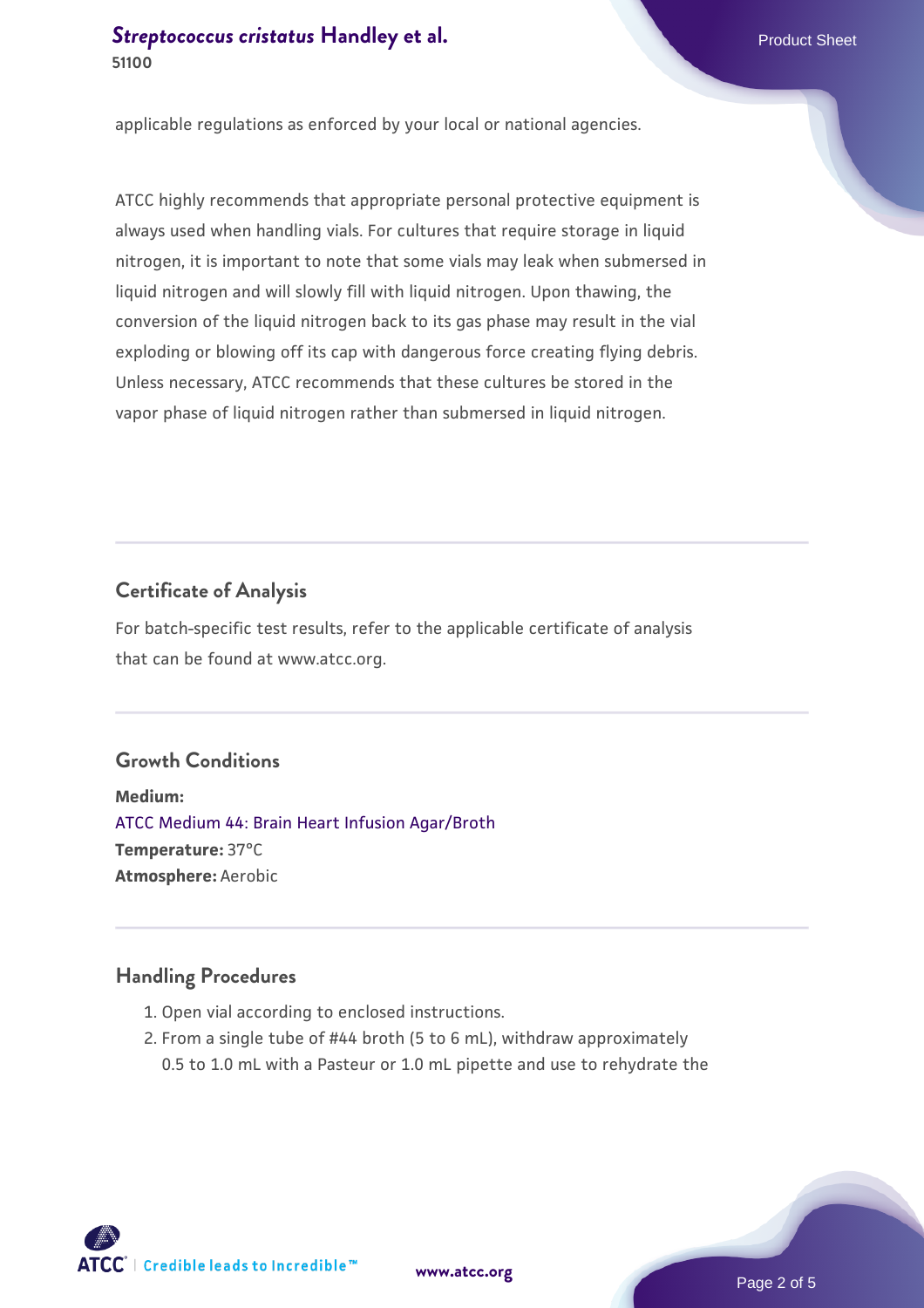- 3. Aseptically transfer the rehydrated pellet back into the broth tube. Mix well.
- 4. Use several drops of this suspension to inoculate a second tube of broth, a slant, and/or a plate.
- 5. Incubate all tubes and plate at 37°C for 24 hours.

#### **Notes**

Additional information on this culture is available on the ATCC web site at www.atcc.org.

## **Material Citation**

If use of this material results in a scientific publication, please cite the material in the following manner: *Streptococcus cristatus* Handley et al. (ATCC 51100)

#### **References**

References and other information relating to this material are available at www.atcc.org.

## **Warranty**

The product is provided 'AS IS' and the viability of ATCC® products is warranted for 30 days from the date of shipment, provided that the customer has stored and handled the product according to the information included on the product information sheet, website, and Certificate of Analysis. For living cultures, ATCC lists the media formulation and reagents that have been found to be effective for the product. While other

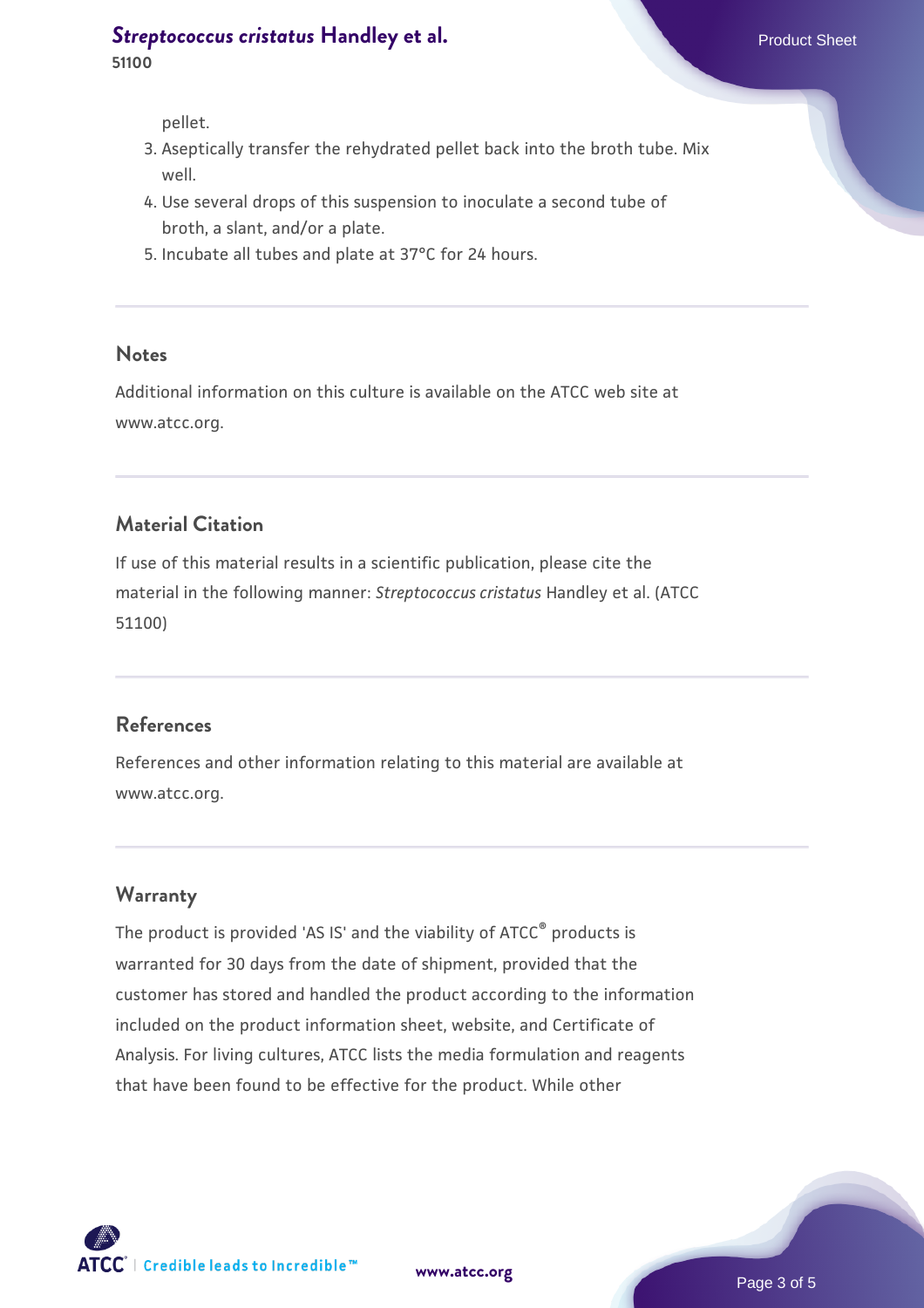unspecified media and reagents may also produce satisfactory results, a change in the ATCC and/or depositor-recommended protocols may affect the recovery, growth, and/or function of the product. If an alternative medium formulation or reagent is used, the ATCC warranty for viability is no longer valid. Except as expressly set forth herein, no other warranties of any kind are provided, express or implied, including, but not limited to, any implied warranties of merchantability, fitness for a particular purpose, manufacture according to cGMP standards, typicality, safety, accuracy, and/or noninfringement.

#### **Disclaimers**

This product is intended for laboratory research use only. It is not intended for any animal or human therapeutic use, any human or animal consumption, or any diagnostic use. Any proposed commercial use is prohibited without a license from ATCC.

While ATCC uses reasonable efforts to include accurate and up-to-date information on this product sheet, ATCC makes no warranties or representations as to its accuracy. Citations from scientific literature and patents are provided for informational purposes only. ATCC does not warrant that such information has been confirmed to be accurate or complete and the customer bears the sole responsibility of confirming the accuracy and completeness of any such information.

This product is sent on the condition that the customer is responsible for and assumes all risk and responsibility in connection with the receipt, handling, storage, disposal, and use of the ATCC product including without limitation taking all appropriate safety and handling precautions to minimize health or environmental risk. As a condition of receiving the material, the customer agrees that any activity undertaken with the ATCC product and any progeny or modifications will be conducted in compliance with all applicable laws, regulations, and guidelines. This product is provided 'AS IS' with no representations or warranties whatsoever except as expressly set forth herein and in no event shall ATCC, its parents, subsidiaries, directors, officers,